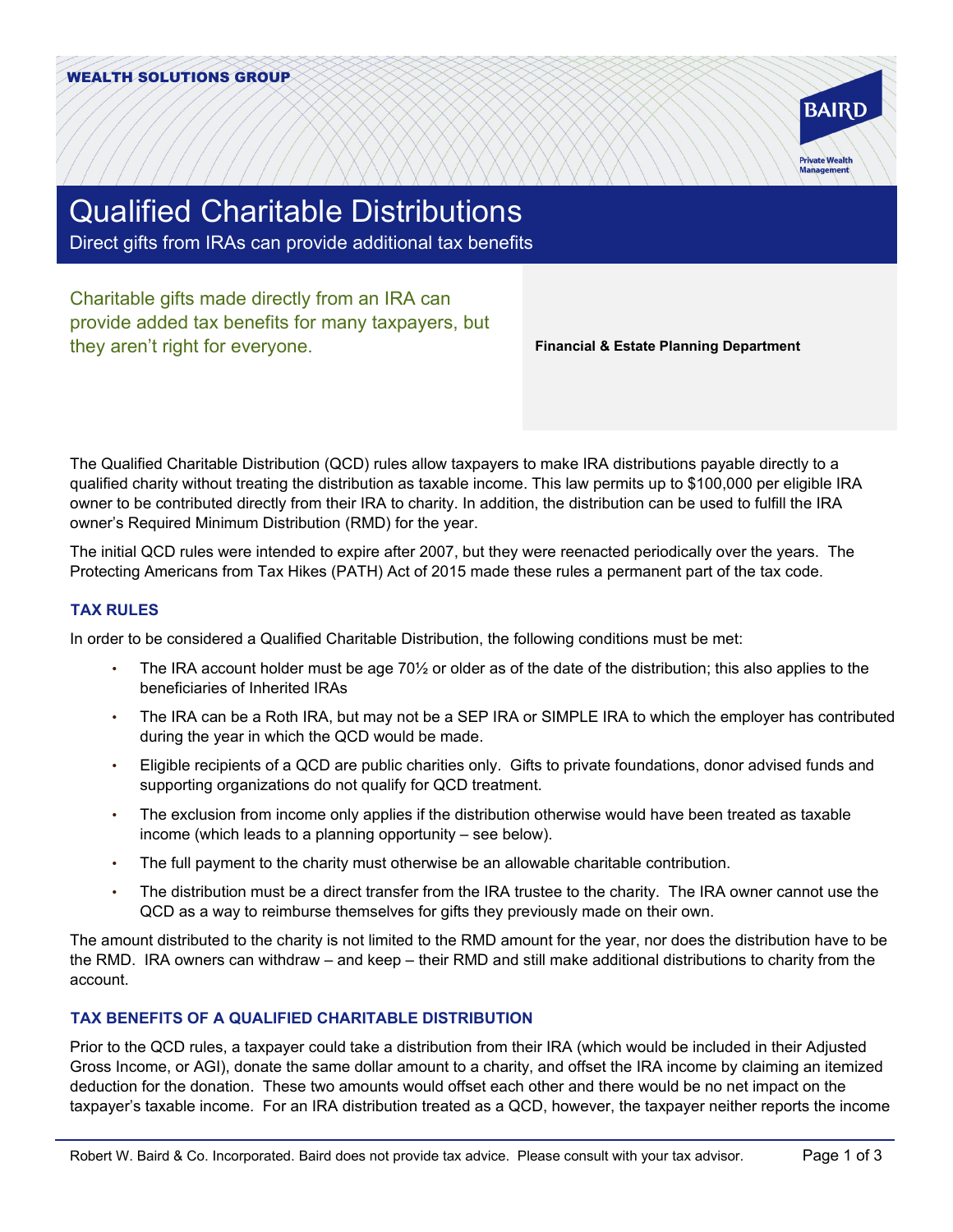as part of their AGI nor claims a charitable deduction. This treatment may seem to provide the same tax benefit as just donating the cash from the RMD, but it does offer some unique benefits.

- Excluding the IRA distribution from income lowers the taxpayer's AGI, which provides several indirect tax benefits:
	- $\circ$  The amount of Social Security benefits that are taxable is driven by the recipient's Modified AGI. A lower AGI could keep a larger amount of a retiree's Social Security benefits tax-free.
	- $\circ$  Medicare premiums are adjusted upwards for those with income over certain thresholds. The QCD can help avoid this increase.
	- $\circ$  Some deductible expenses are subject to AGI thresholds, meaning they're only deductible if they exceed a certain percentage of AGI. For example, keeping AGI lower via the QCD technique can make it easier to deduct medical expenses, which are only deductible to the extent they exceed 7.5% of AGI.
	- o The 3.8% Medicare tax on investment income can also be avoided by using QCD. This tax is assessed on couples with Modified AGI over \$250,000 (singles over \$200,000), and the QCD technique can help keep a taxpayer below this threshold.
- In order to receive a tax benefit for a charitable contribution, a taxpayer must itemize their deductions instead of claiming the standard deduction. If the taxpayer doesn't have enough other expenses to justify itemizing, the tax benefit of the charitable contribution would be lost. By following the QCD rules, the tax benefit of the charitable gift is realized (by not having to report the RMD as income), regardless of whether or not the taxpayer itemizes their deductions.
	- $\circ$  This is especially true as a result of the tax law changes taking effect in 2018. The combination of a larger standard deduction with the new caps on, or even elimination of, many itemized deductions means fewer taxpayers will be itemizing going forward. The QCD can be a way to still receive a tax benefit from the charitable gift.
- The tax deduction for charitable gifts is limited to a percentage of the taxpayer's AGI. The QCD rules allow taxpayers to realize the tax benefit of the gift without being subject to this limitation.
- For taxpayers whose IRA contains both pre-tax and after-tax money, the QCD provides a unique opportunity. When a normal distribution is taken from an IRA, it is considered a pro rata distribution from the pre-tax and after-tax portions of the account. A QCD, however, is treated as only coming from the pre-tax portion of the IRA. As a result, a QCD can be an efficient way to use the pre-tax money while leaving the after-tax money in the IRA.
	- o **Example:** A taxpayer has an IRA worth \$50,000, of which \$10,000 comes from after-tax contributions. If this taxpayer makes a QCD of \$40,000 to a charity, it would all come from the pre-tax portion of the account. The remaining \$10,000 would all be tax-free when withdrawn from the IRA, either as part of a regular withdrawal or a Roth conversion.

### **GIFTS OF APPRECIATED STOCK MAY STILL BE A BETTER ALTERNATIVE**

While there are certainly cases where a QCD transaction provides a real tax benefit to the IRA owner, there are also cases where keeping the RMD and giving appreciated securities to charity will be a better tax strategy. For example, assume a taxpayer is considering two options:

- Gifting \$30,000 from their IRA to charity, via the QCD, and then selling \$30,000 of stock to fund their spending needs.
- Withdrawing \$30,000 from their IRA to fund their spending needs, but then donating \$30,000 of stock to charity and taking a tax deduction for the gift.